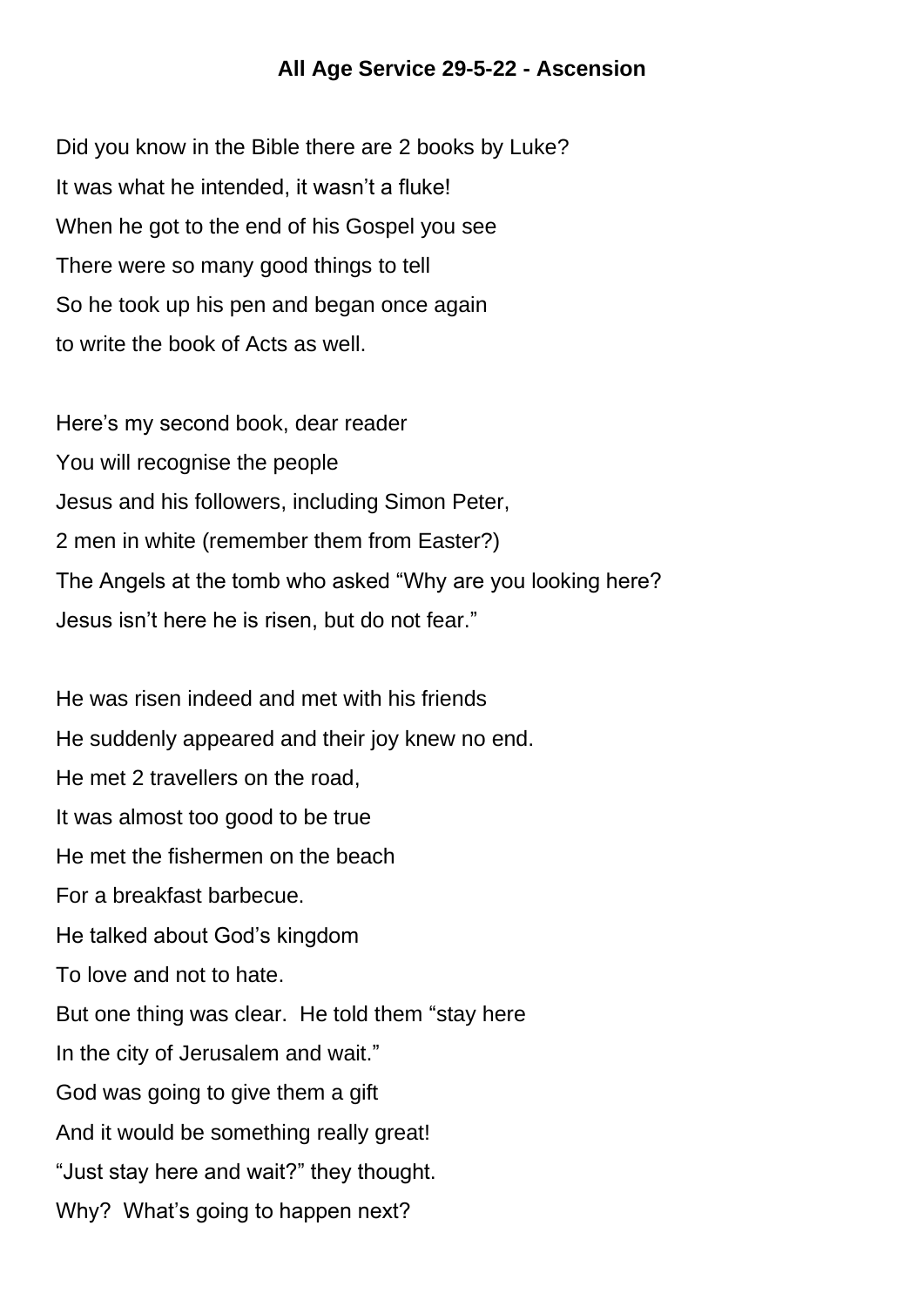What will God give us? They were rather perplexed. They wondered and they wondered. Then they had a thought . . . "Are you going to be made king at last?" they asked. Jesus didn't say yes and he didn't say no. It was going to be much better than that. He was going to sit on a *heavenly* throne. In God the Father's holy home. You will tell my story all over the world You will witness to all you have seen and heard. A witness says "I saw it and I can say it's true". You can see I'm alive, said Jesus, and I'll still be here with you. In a way you can't imagine I will still be very near Although you will not see me I'll be with you, never fear.

But now I'm going back to the Father's side And with that he began to float and to glide Up and up, and up and up Until all they could see was a big puffy cloud…… So Jesus returned to his rightful place At God's side in heaven, while his friends on earth must wait.